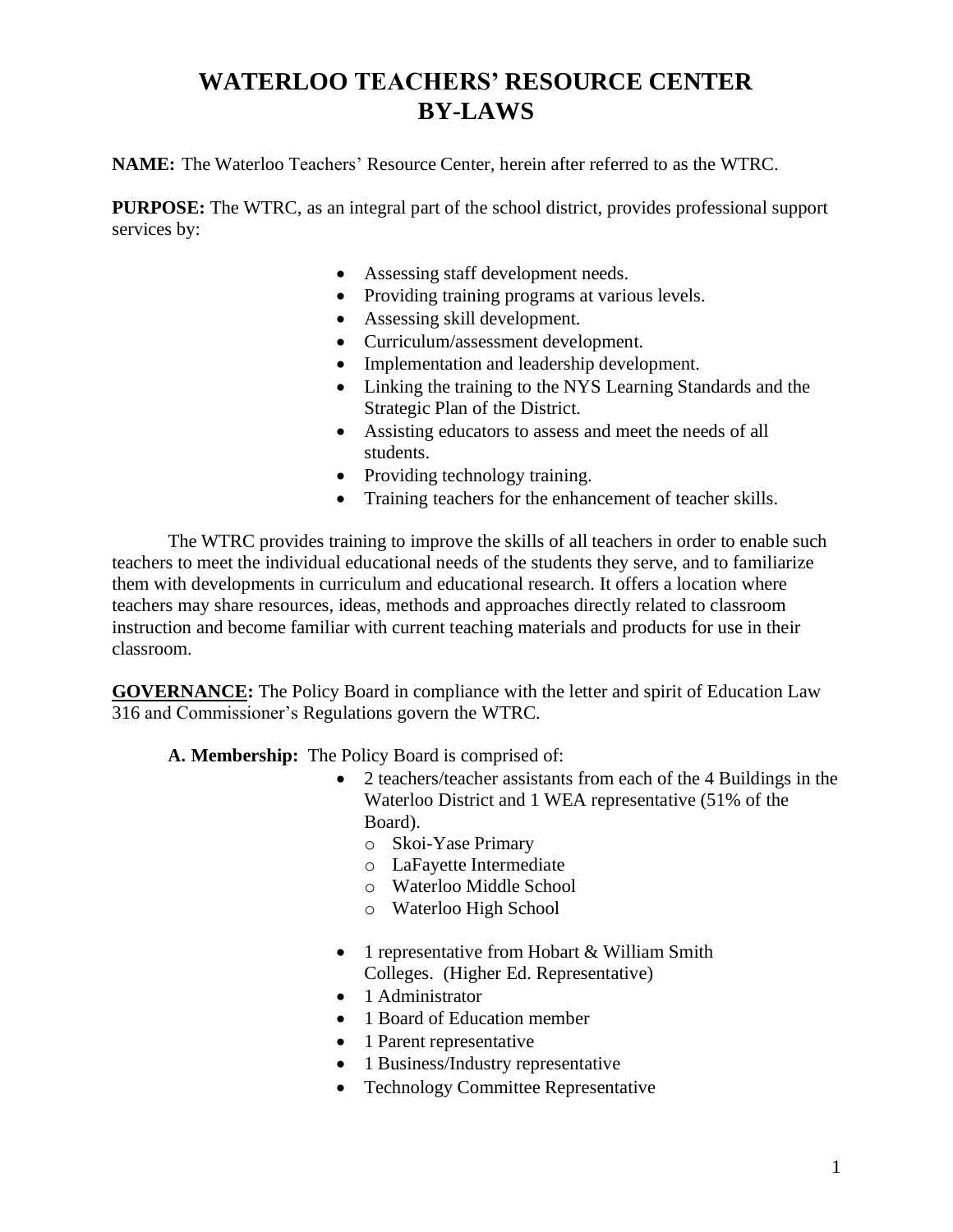#### **B. Selection of Membership:**

#### **1. Teachers:**

- Letters of interest to serve on the Policy Board will be solicited from the teaching staff of each building where there is a vacancy.
- Potential members will be interviewed by the Policy Board and selected by a majority vote of the Policy Board.
- Two representatives will be selected from each building.
- Those selected will be submitted for approval by the Waterloo Education Association (WEA).
- Each teacher representative will serve for a minimum of three years.

## **2. Administrator:**

• The Board of Education shall appoint an administrator to serve on the Policy Board for a minimum of three years.

## **3. Board of Education:**

• The Board of Education shall appoint a member of the Board to serve on the Policy Board for a minimum of three years.

## **4. Higher Ed. Representatives:**

• The Policy Board shall invite 1 representative from Hobart  $\&$ William Smith Colleges to serve on the Policy Board for a minimum of three years.

#### **5. Area Business/Industry Representative:**

• The Policy Board shall invite 1 representative from the Area Business/Industry community to serve on the Policy Board for a minimum of three years.

## **6. Parent Representative:**

• A parent will be chosen from a Parent Liaison group to serve on the Policy Board for a minimum of three years.

#### **7. Technology Committee Representative:**

• The Policy Board shall invite 1 representative from the District Technology Committee to serve on the Policy Board for a minimum of three years.

#### **C. Term of Office:**

**1.** The term of office for Policy Board members shall run from July  $1<sup>st</sup>$  through June  $30<sup>th</sup>$  for a minimum of three years.

#### **D. Responsibilities:**

**1.** The Policy Board shall:

- Seek funding and in-kind contributions.
- Recommend priorities for use of the WTRC resources.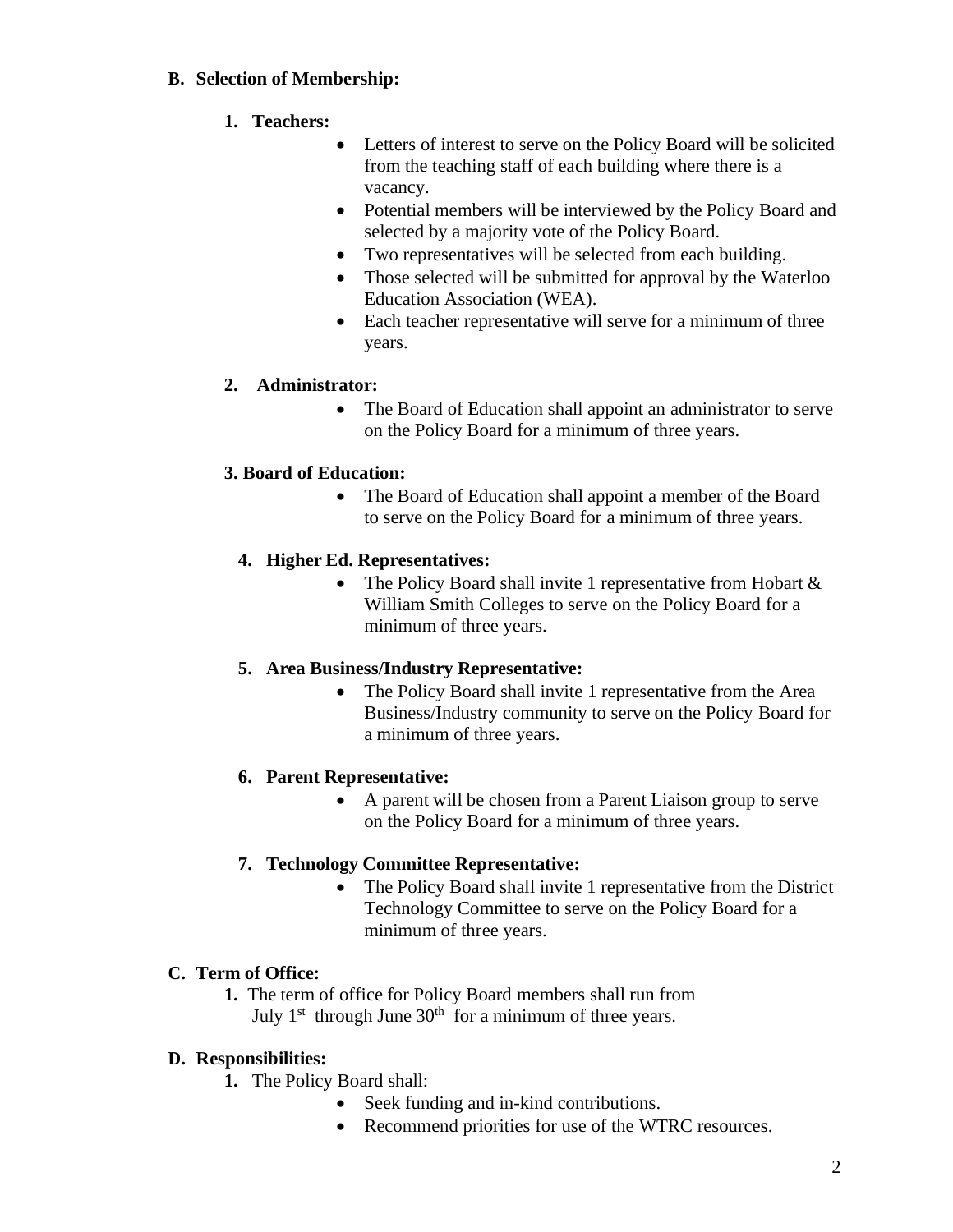- Establish and approve an annual budget.
- Appoint WTRC staff in accordance with school district personnel policies.
- Develop job description for the Center staff.
- Establish a Personnel Committee with a minimum of two members. Each member will have an opportunity to serve on this committee.
- Communicate the purpose, goals, activities and programs of the WTRC to the local educational community.
- Conduct an annual evaluation of overall operations of the WTRC.
- Review and approve required SED reports.
- Develop plans for motivating teachers to make use of the Center's activities.
- Operate in accordance of Education Law 316.
- Make use of the New York State Teacher Center Standards Document.
- Become informed and share the information about State and National initiatives and research on professional development.
- Maintain a professional working environment with appropriate resources.
- Employ a variety of communication strategies to ensure the full participation of constituents.
- Establish and maintain sound fiscal policies and practices.
- Provide required documentation to the New York State Education Department.
- Participate in all Policy Board meetings.

#### **E. Officers: Chairperson(s)**

- **1. Selection:**
	- Shall be a teacher member of the Policy Board.
	- Elected to a minimum of a three-year term.

#### **2. Duties:**

- Preside at all meetings of the Policy Board.
- Prepare for issuance an agenda for meetings with input from the Co- Directors.
- Call special meetings of the Policy Board.
- Maintain a liaison relationship regarding matters of policy with the Central Administrative Staff of the Waterloo Central School District.
- Serve as spokesperson for the Policy Board.
- Recruit members of committees.
- Appoint an alternate to act in the absence of chairperson(s).
- Disseminate the annual report on WTRC activities for the Superintendent, Board of Education, WEA, and the Policy Board as prepared by the Co-Directors.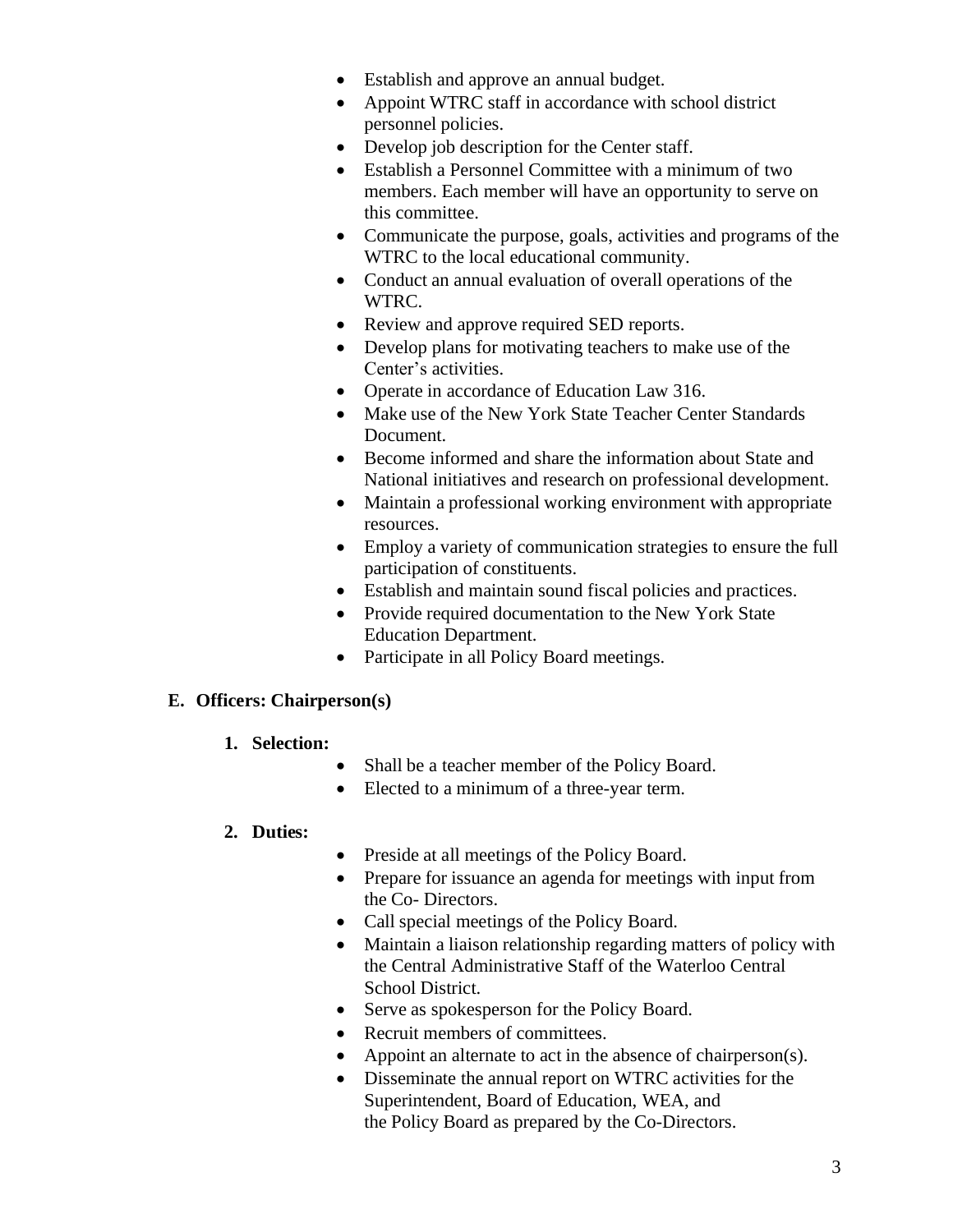• Review the annual budget based on grant guidelines in conjunction with the Co- Directors. A copy of the budget shall be submitted to the Business office within one month after notice of grant approval is received.

#### **F. Meetings:**

- **1.** The Policy Board shall meet a minimum of 6 times/year.
- **2.** Personnel Committee shall meet on an "as needed" basis

## **G. Rules of Order:**

**1.** The Policy Board shall be governed by Robert's Rules of Order, Revised.

## **H. Voting:**

- **1.** Each member of the Policy Board shall be entitled to one vote.
- **2.** A quorum shall exist when a majority of the Policy Board is present provided that a majority of those present are teacher representatives.
- **3.** A simple majority of those present carries, except in cases of amendments to the By-Laws of the WTRC.

## **MANAGEMENT:**

## **A. Co-Directors**

## **1. Qualifications:**

- The Co- Directors shall be experienced Waterloo teachers holding a New York State Teaching Certificate.
- The Co- Directors shall be able to organize programs for large and small groups and should have access to a network of resources.

## **2. Selection:**

- Vacancies for the position of Co- Directors shall be posted in accordance with school district policy.
- Candidates shall apply to the Policy Board who shall review the applications and conduct the interviews.
- The Co-Directors are chosen by the Policy Board.

## **3. Duties:**

The Co- Directors' duties shall include but not be limited to:

- Establishing and maintaining a professional working environment with appropriate resources.
- Using a variety of communication strategies to reach the district and community.
- Maintaining use of State recommended oversight program.
- Seeking resources in addition to New York State funding.